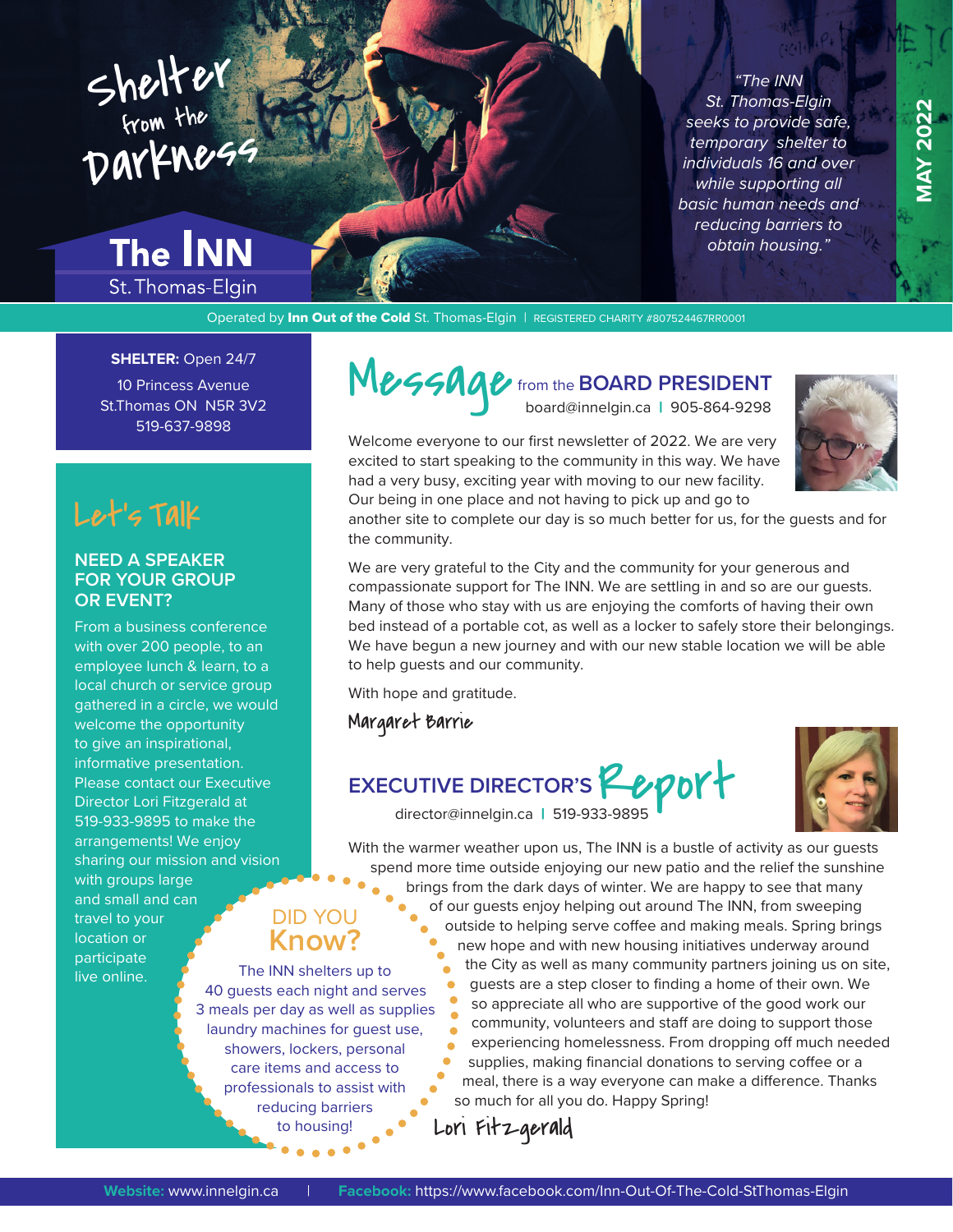# Volunteer CONNIE SANDERS



Anyone who has ever volunteered at The INN appreciates the team effort it takes to successfully coordinate care for others.

If you ask Connie Sanders, she believes that nothing is quite as special as a community coming together to care and to give back. It's part of the reason she has been involved with The INN for more than 11 years.

Compelled to give back, Connie began to contribute her volunteer hours as a kitchen assistant by prepping dinner for as many as 50-100 people a few nights each week. Through over a decade of service, Connie's spirit of generosity continues to speak to her commitment. When COVID 19 became a household name, Connie increased her involvement with The INN by shopping for groceries, seeking out food donors, and coordinating a steady stream of consumable supplies to guests left with nowhere to go. When asked about her stalwart dedication to volunteering at The INN, Connie simply says that she would hope for the same care if ever down on her luck.

The INN tremendously appreciates Connie's empathetic outlook. Following relocation to a new facility, Connie devotes time to coordinating volunteer teams at The INN. She plans regular menus and maintains the standard integrity of a well-run kitchen, so very central to the operations of The INN. We appreciate her tireless assistance, and her expertise. The INN agrees with Connie, that indeed, there is nothing quite as special as a community coming together to care and to give back.

| 2022               |                    | <b>January</b> | <b>February</b> | <b>March</b> | <b>April</b> |
|--------------------|--------------------|----------------|-----------------|--------------|--------------|
| Guests             | unique individuals | 95             |                 | 67           | 62           |
| Overnight stays    | total for month    | 996            | 891             | 1150         | 870          |
|                    | average per night  | 32             | 32              | 37           | 29           |
| Moved into housing | total for month    |                |                 | 6            |              |
| <b>Meals</b>       | total for month    | 1560           | 2432            | 2492         | 1144         |
|                    | average per day    |                |                 | 80           |              |

### Fundraising **COMMITTEE**

If you are interested in becoming involved with The INN by volunteering to help us to create strategies with regards to all avenues of fundraising including events, individual donations, and accessing new donor groups and additional granting agencies… please contact our Board President Margaret Barrie at **board@innelgin.ca** to discuss the possibilities! Currently the Committee meets for approximately one hour, online, each month via zoom.

### **COLUMBUS CLUB PRESENTS** SUMMERFEST**<sup>2022</sup>**

### **Saturday, June 25, 2022**

- St. Anne's Centre, 20 Morrison Drive, St. Thomas
- 3:00 5:00 pm **50's & 60's Rock & Roll**
- 6:00 9:00 pm **Tribute to CCR & John Fogerty**
- Cash 50/50 Draw

ä

- TICKETS AVAILABLE AT The INN, 10 Princess Avenue
- A day to support The INN, the Grace Cafe
- and St. Thomas Elgin General Hospital
- For more info: **www.columbusclubstthomas.com**

## Wish List

| Coffee                              |
|-------------------------------------|
| Powdered creamer                    |
| Cookies (store bought)              |
| Fresh fruit                         |
| Sugar                               |
| <b>Personal care items: razors,</b> |
| sunscreen (mini size),              |
| 2 in one shampoo and                |
| body wash, deodorant                |

New undergarments (boxer briefs, sports bras and women's underwear-all sizes)

Shorts, sweats and leggings with elastic waist, and t-shirts

Sleep pants

(see our website **<https://www.innelgin.ca>** for more items and updated list)

### **WAYS TO HELP**

Donate needed items

Make a financial contribution (become a monthly donor) Volunteer to serve coffee or help prepare or serve a meal Hold a fundraiser Visit **[www.innelgin.ca](http://www.innelgin.ca)** for more

info or call Lori 519-933-9895.